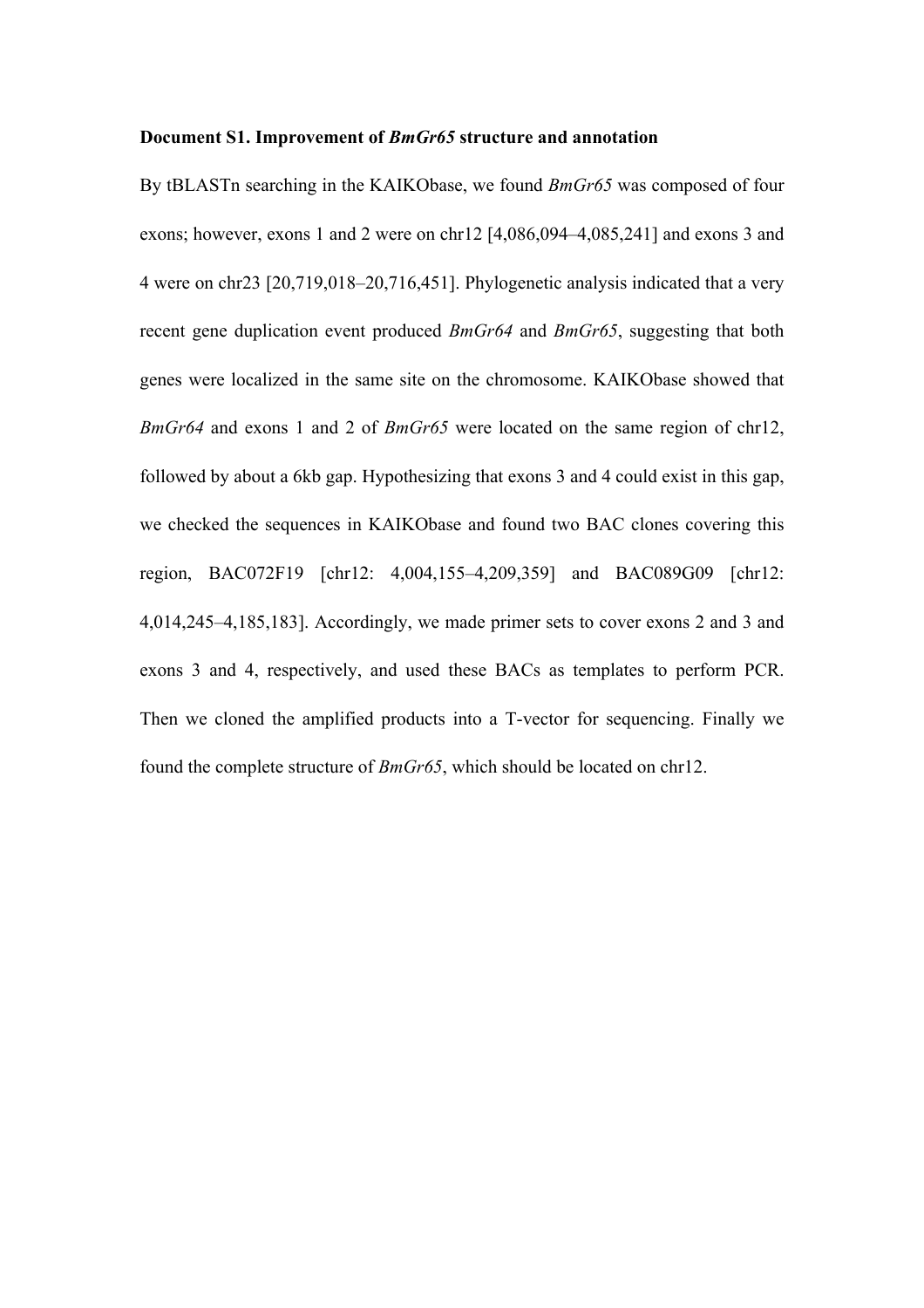

**Figure S4A. PCR results for** *BmGr65* **gene structure.** The experiment was conducted using primer sets Exon2-F/Exon3-R and Exon3-F/Exon4-R (Suppl. Table S2); we used 4 clones to check each sample primer set. (1) BAC072F17 PCR product confirmation. (2) BAC089G09 PCR product confirmation.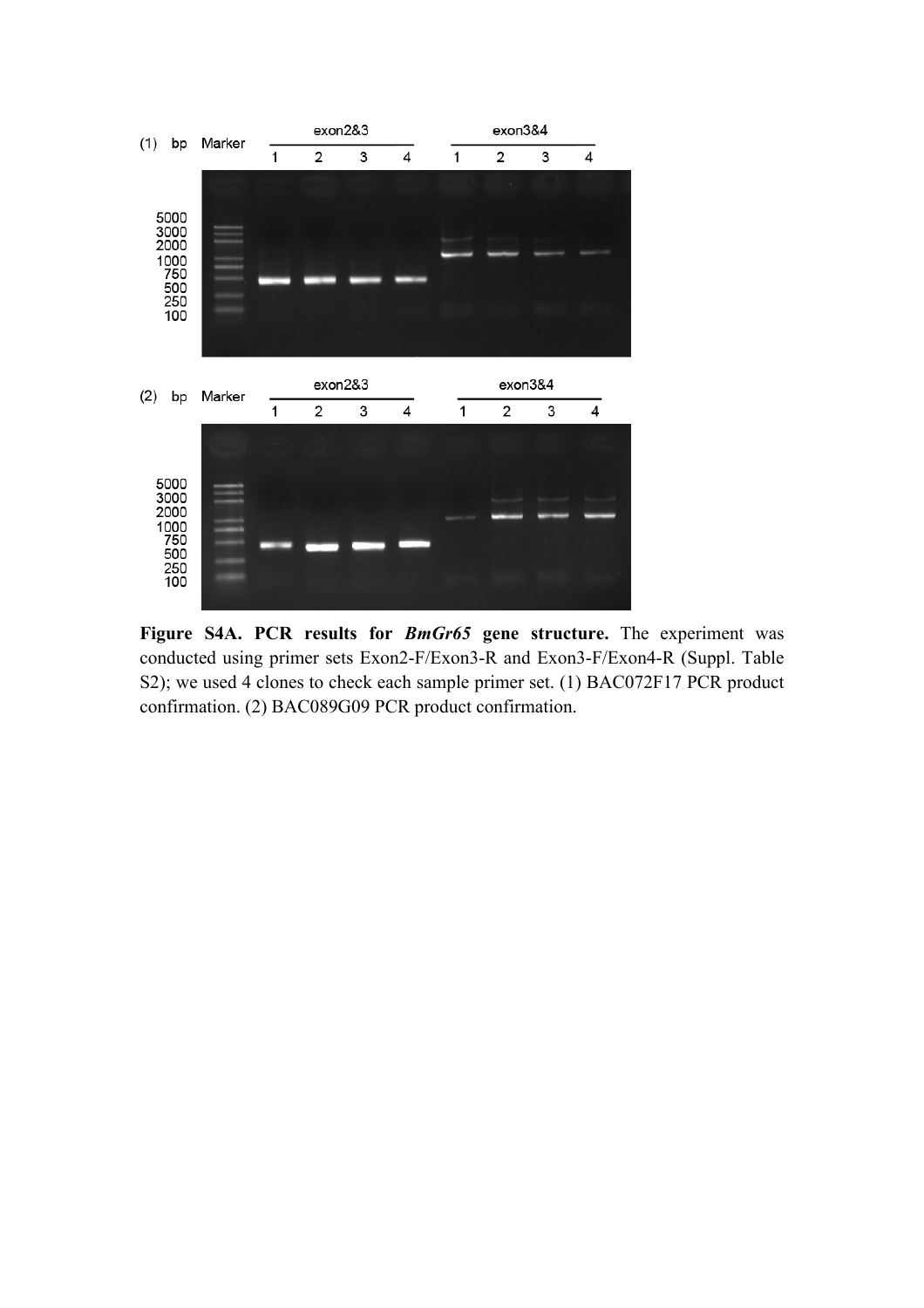



**Figure S4B. Sequencing results for** *BmGr65* **intron2 and intron3.** Templates and primer sets were the same as for Figure S1A.